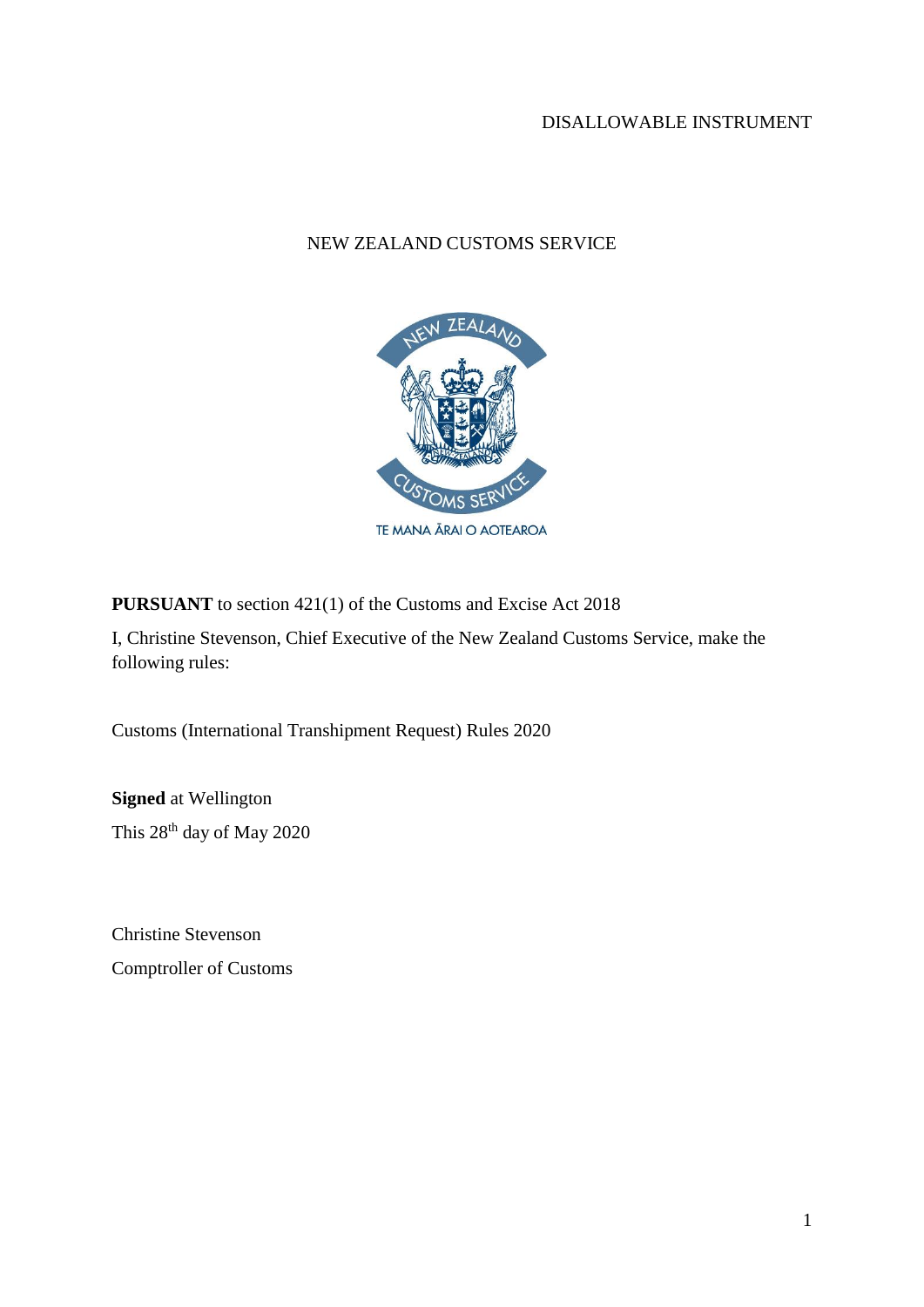# Customs (International Transhipment Request) Rules 2020

## **Table of Contents**

| Part 1            | <b>Rules</b>                                                                     | 3 |
|-------------------|----------------------------------------------------------------------------------|---|
| <b>Section 1</b>  | Title, application, commencement and interpretation                              | 3 |
| 1.1               | Title                                                                            | 3 |
| 1.2               | Application and purpose of rules                                                 | 3 |
| 1.3               | Commencement                                                                     | 3 |
| 1.4               | Interpretation                                                                   | 3 |
| <b>Section 2</b>  | How request to be made                                                           | 3 |
| 2.1               | International transhipment request to be included in electronic report           | 3 |
| 2.2               | Request to be made through a Cargo Report (Export) where goods<br>repacked, etc. | 4 |
| 2.3               | All other requests to be made with Inward Cargo Report                           | 4 |
| 2.4               | <b>Notes</b>                                                                     | 4 |
| Part 2            | <b>Schedules</b>                                                                 | 5 |
| <b>Schedule 1</b> | Data fields and particulars for requests made on Cargo Report<br>(Export)        | 5 |
| <b>Schedule 2</b> | Data fields and particulars for international transhipment requests<br>(air)     | 6 |
| <b>Schedule 3</b> | Data fields and particulars for international transhipment requests<br>(sea)     | 7 |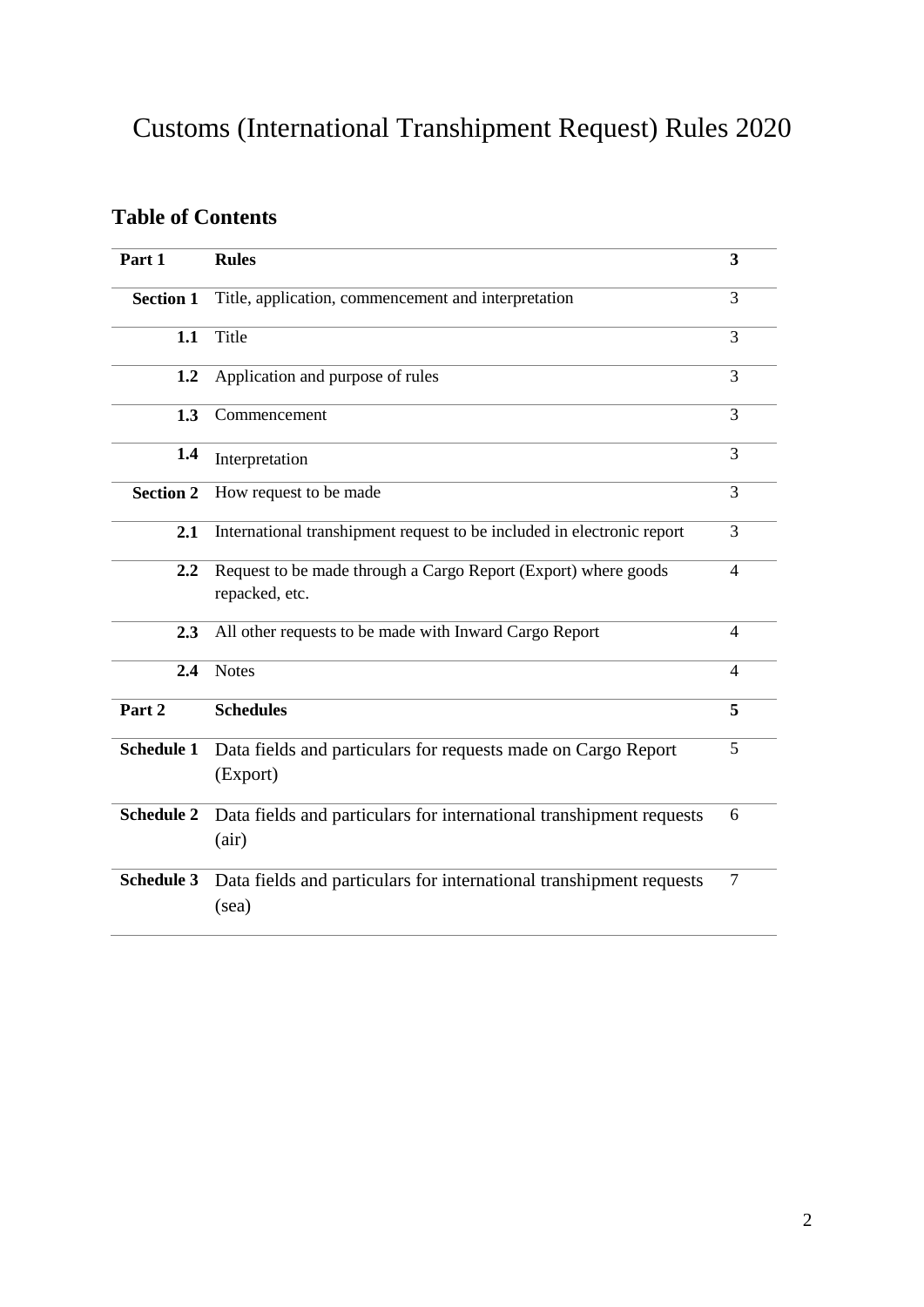## **Part 1 Rules**

| <b>Section 1</b> | Title, application, commencement and interpretation                                                                                                                                                                                                                                                                                                                            |  |
|------------------|--------------------------------------------------------------------------------------------------------------------------------------------------------------------------------------------------------------------------------------------------------------------------------------------------------------------------------------------------------------------------------|--|
| 1.1              | <b>Title</b>                                                                                                                                                                                                                                                                                                                                                                   |  |
|                  | These rules are the Customs (International Transhipment Request) Rules<br>2020.                                                                                                                                                                                                                                                                                                |  |
| 1.2              | Application and purpose of rules                                                                                                                                                                                                                                                                                                                                               |  |
|                  | These rules apply to all international transhipment requests made under<br>section 87 of the Act, and prescribe the form, content and manner in which<br>requests are to be made                                                                                                                                                                                               |  |
| 1.3              | Commencement                                                                                                                                                                                                                                                                                                                                                                   |  |
|                  | These rules come into force on 1 July 2020.                                                                                                                                                                                                                                                                                                                                    |  |
| 1.4              | Interpretation                                                                                                                                                                                                                                                                                                                                                                 |  |
| 1.4(1)           | In these rules, unless the context otherwise requires—                                                                                                                                                                                                                                                                                                                         |  |
|                  | Act means the Customs and Excise Act 2018                                                                                                                                                                                                                                                                                                                                      |  |
|                  | Form means a form prescribed by the Chief Executive and set out in these<br>rules and includes a form in an electronic message format the content of<br>which is prescribed by the Chief Executive                                                                                                                                                                             |  |
|                  | <b>Trade Single Window</b> (TSW) means the computer system application<br>jointly managed by Customs and Ministry of Primary Industries as part of<br>the JBMS that enables parties involved in international trade and transport<br>to submit craft and cargo clearance data that is required by New Zealand<br>border agencies electronically, once, through one entry point |  |
|                  | ICR rules means the Customs (Inward Cargo Report) Rules 2019                                                                                                                                                                                                                                                                                                                   |  |
| 1.4(2)           | Unless the context otherwise requires, a term that is used in these Rules and<br>defined in the Act but not defined in these Rules has the meaning given in<br>the Act.                                                                                                                                                                                                        |  |
| <b>Section 2</b> | How request to be made                                                                                                                                                                                                                                                                                                                                                         |  |
| 2.1              | International transhipment request to be included in electronic report                                                                                                                                                                                                                                                                                                         |  |
|                  |                                                                                                                                                                                                                                                                                                                                                                                |  |

2.1(1) All international transhipment requests must be made electronically using the Trade Single Window.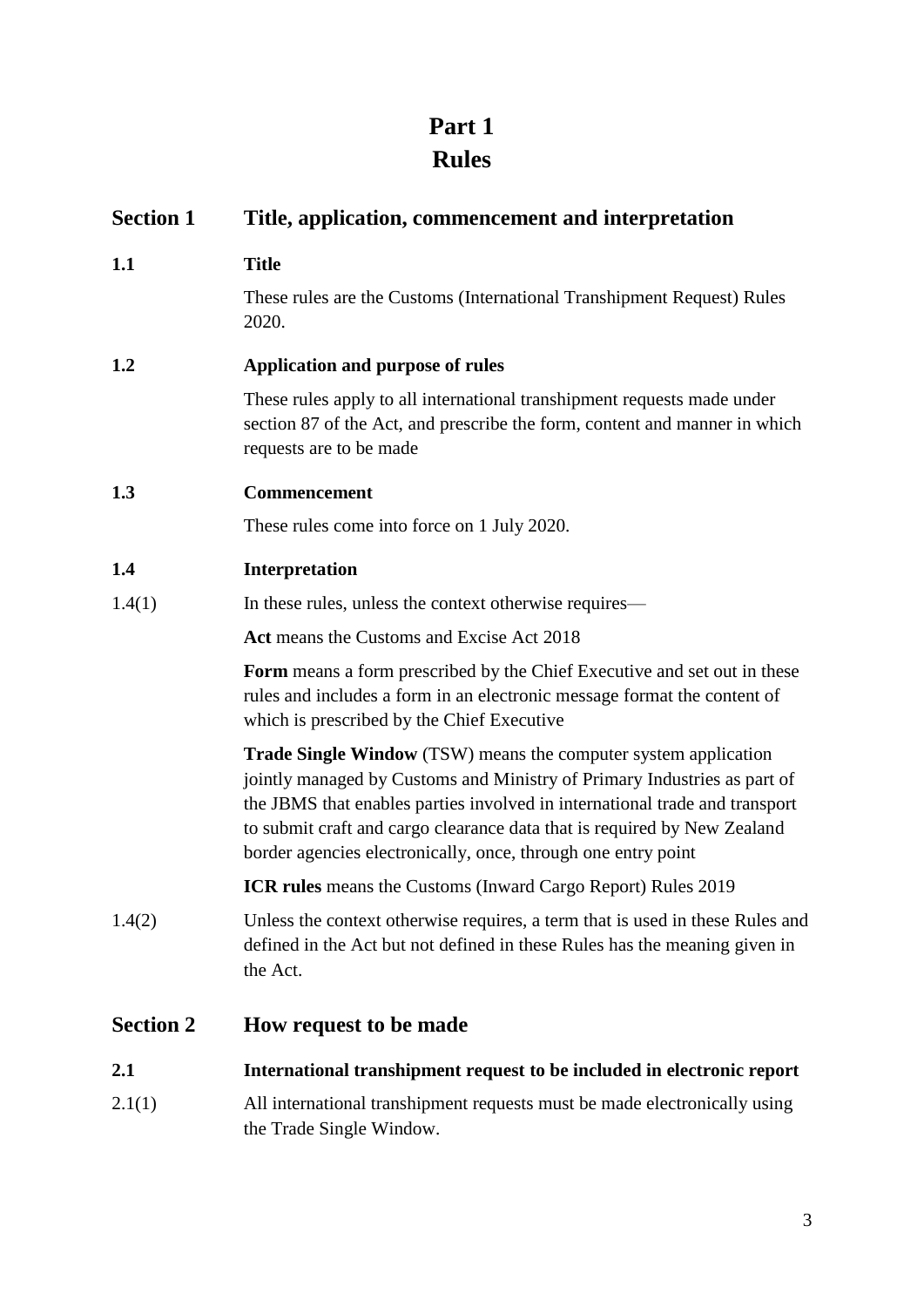2.1(2) A request must be made when a Cargo Report (Export) or Inward Cargo Report is made in respect of the goods.

## **2.2 Request to be made through a Cargo Report (Export) where goods repacked, etc.**

- 2.2(1) A request must be made by way of a Cargo Report (Export) if the goods are:
	- (a) Repacked after being imported:
	- (b) Split into one or more smaller shipments after being imported:
	- (c) Consigned to be exported under a different bill of lading or airway bill number than was used to import the goods.
- 2.2(2) A request to which 2.2(1) applies must complete the data fields and contain the particulars specified in Schedule 1 to these Rules.

## **2.3 All other requests to be made with Inward Cargo Report**

- 2.3(1) Any request to which rule 2.2 does not apply must be made when lodging an Inward Cargo Report, in the form and manner specified in the Customs (Inward Cargo Report) Rules 2019.
- 2.3(2) For any transhipment request in relation to goods transported by air, the request must complete the relevant Inward Cargo Report data fields and particulars specified in Schedule 2 of these Rules.
- 2.3(3) For any transhipment request in relation to goods transported by sea, the request must complete the relevant Inward Cargo Report data fields and particulars specified in Schedule 3 of these Rules.

## **2.4 Notes**

Where a prescribed form contains any explanatory or other notes, such notes do not form part of the prescription but are intended to assist the person in the completion of the form.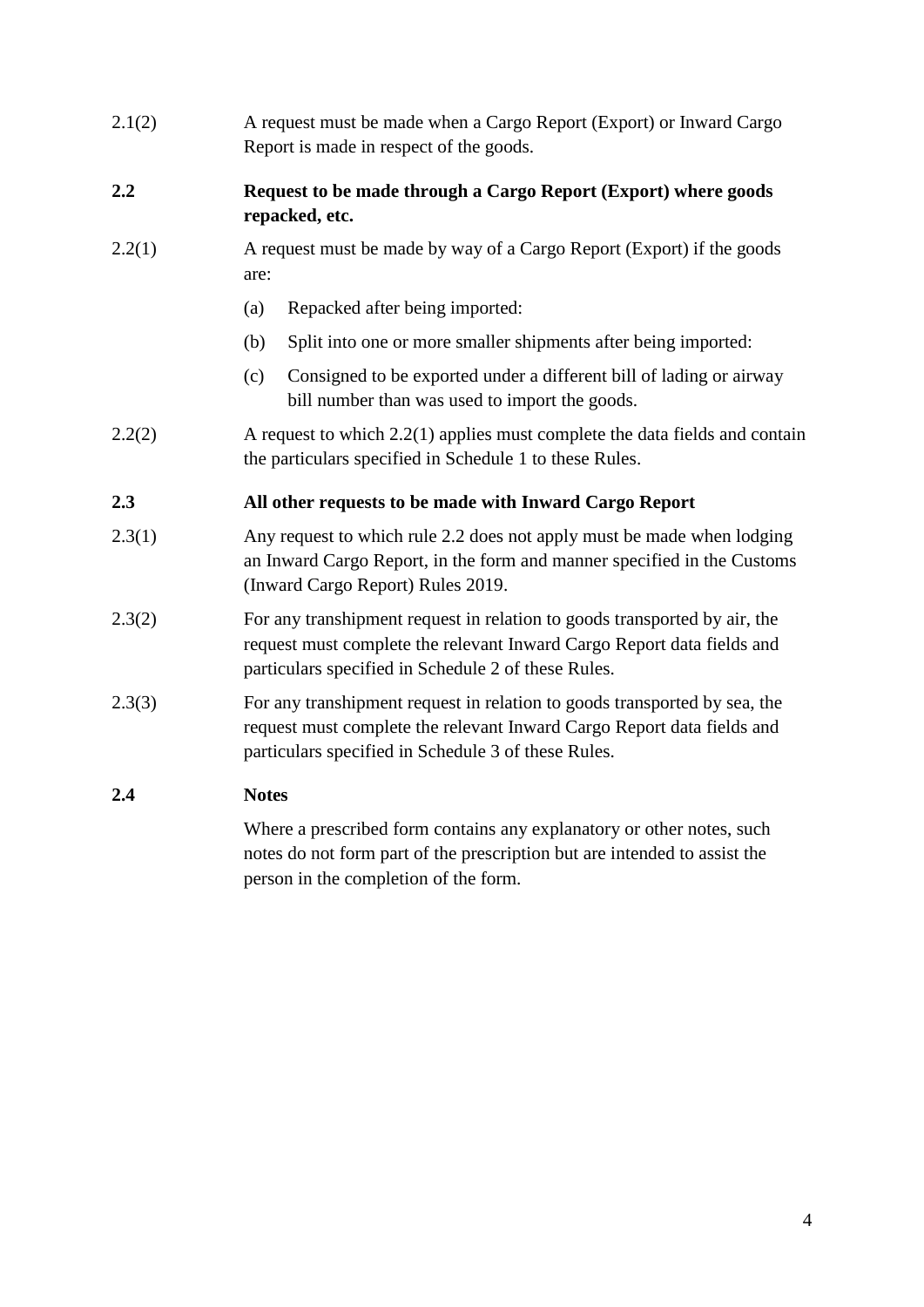## **Part 2 Schedules**

## **Schedule 1 Data fields and particulars for Cargo Report (Export)**

Ref r2.2(2)

### **Data fields**

International Transhipment Request? Transfer Transport Mode Craft Name Date of Arrival Port of Loading Port of Discharge Location of Goods Code

### **Particulars**

Note:

The particulars set out below relate to both the Trade Single Window (TSW) Online system operated by the New Zealand Customs Service, and commercial or in-house software systems. The titles of the fields and the order in which they appear reflect the TSW Online system, so may differ from the titles and order shown in other systems.

#### **International Transhipment Request?**

Select Yes to request the transfer of an International Transhipment consignment to the Location of Goods specified pending export loading.

#### **Transfer Transport Mode**

Specify the mode of transfer for ITR.

#### **Craft Name**

State the name of the import craft or the ITR; if a ship state the ship's registered name in capital letters.

#### **Voyage number**

State the voyage number of the import craft for the ITR.

#### **Date of arrival**

State the arrival date of the import craft for the ITR

#### **Port of loading**

Select the port where the goods will be loaded onto the ship or aircraft that will transport them from New Zealand. If not using TSW Online, state the five character port code as set out in the *UNECE LOCODE* lists.

#### **Port of discharge**

List the overseas port at which the goods are expected to be unloaded from the ship or aircraft. Where goods are to be further transhipped, the port of discharge is to be the first port at which the goods are unloaded. In TSW Online, select the port (otherwise insert the five character port code as set out in the UNECE LOCODE lists).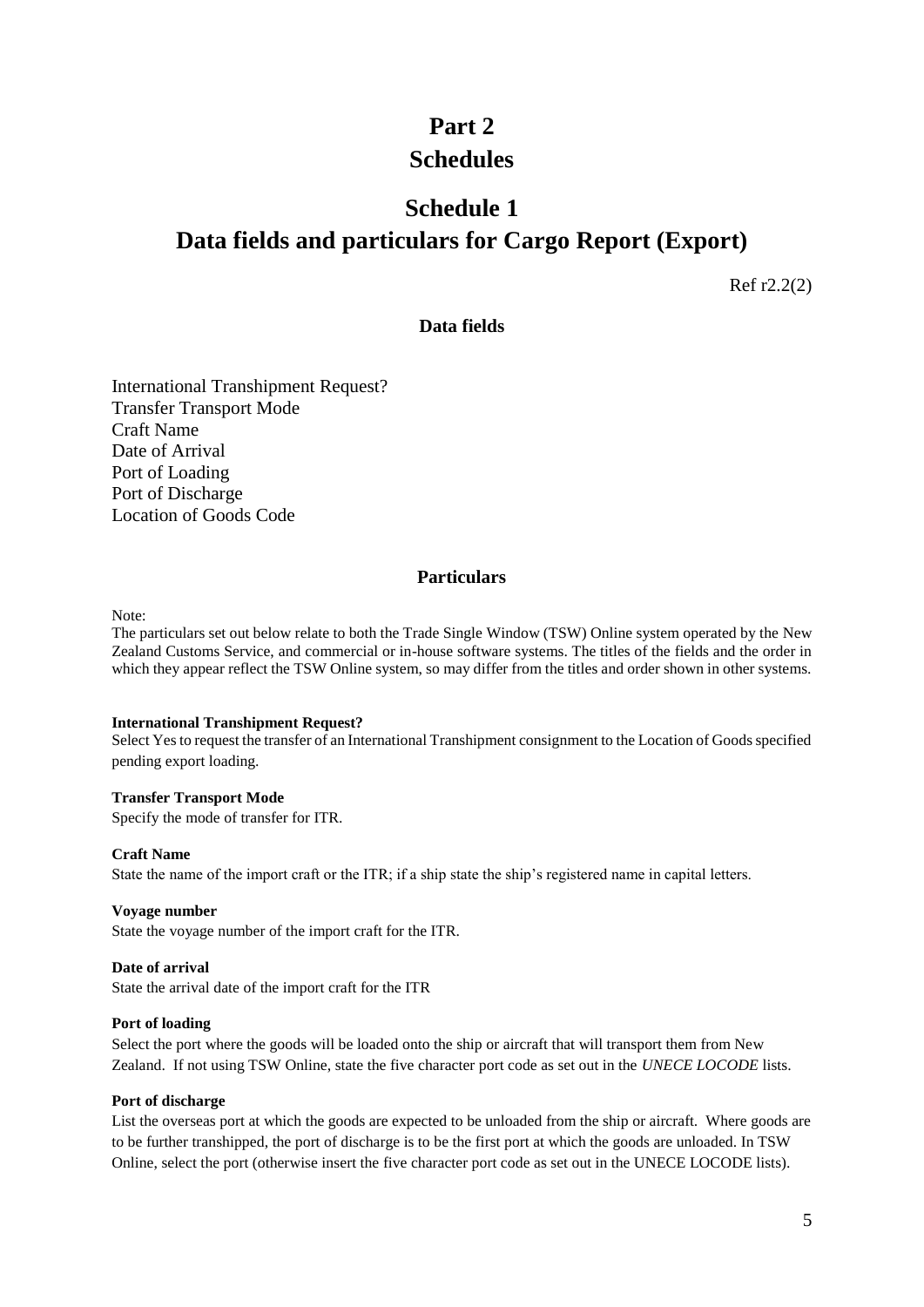## **Schedule 2 Data fields and particulars for international transhipment requests (air)**

Ref r2.3(2)

### **Data fields**

#### **Transhipment Request**

Movement Request Type Transhipment Destination International Transfer Transport Mode Export Mode (Air)

### **Particulars**

Note:

The particulars set out below relate to both the Trade Single Window (TSW) Online system operated by the New Zealand Customs Service, and commercial or in-house software systems. The titles of the fields and the order in which they appear reflect the TSW Online system, so may differ from the titles and order shown in other systems.

#### **Transhipment Request**

Where a consignment is being transferred to another craft for an onward journey outside of New Zealand (International Transhipment) then a movement request needs to be submitted.

#### **Movement Request Type**

For each transhipment request, indicate that this is an international transhipment movement request.

#### **Transhipment Destination** - **International**

If an international transhipment is requested, state the Location of Goods code or the New Zealand port code of the place that will have custody of the goods prior to loading for transport from New Zealand. If this is the same as the place of discharge, you must still show the code.

#### **Transfer Transport Mode**

State the mode of transport used to move the consignment from the place of discharge to the Transhipment Destination. The options are:

- Air
- Multimodal
- Rail
- Road
- Sea (Coastal vessel)
- Sea (Overseas vessel)

#### **Export Mode (Air)**

For international transhipment requests, select Air.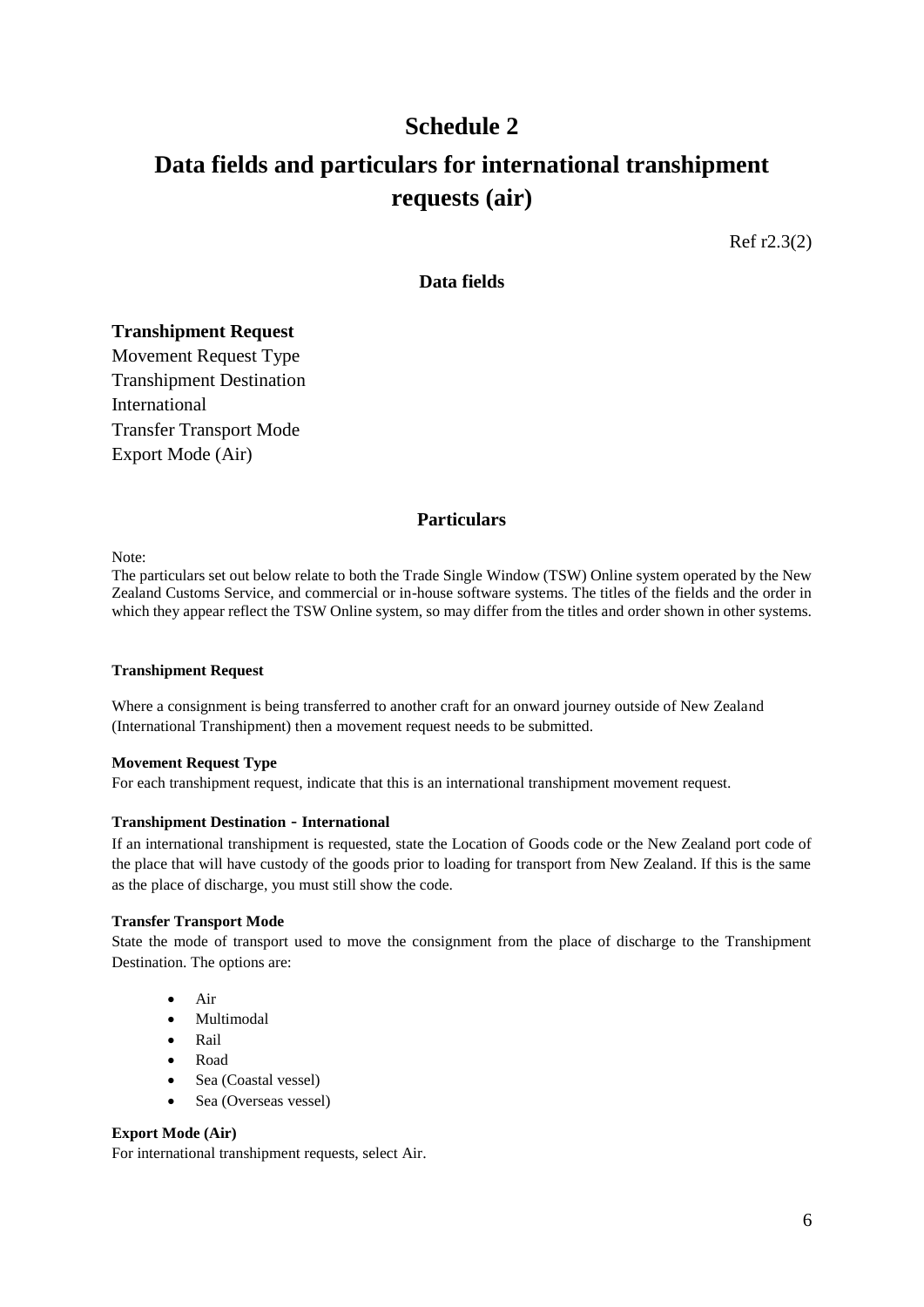## **Schedule 3**

## **Data fields and particulars required for international transhipment requests (sea)**

Ref r2.3(3)

### **Data fields**

### **Transhipment Request**

Movement Request Type Transhipment Destination International Transfer Transport Mode Craft Name Voyage Number Date of Departure

### **Particulars**

Note:

The particulars set out below relate to both the Trade Single Window (TSW) Online system operated by the New Zealand Customs Service, and commercial or in-house software systems. The titles of the fields and the order in which they appear reflect the TSW Online system, so may differ from the titles and order shown in other systems.

#### **Transhipment Request**

Where a consignment is being transferred to another craft for an onward journey outside of New Zealand (International Transhipment) then a movement request needs to be submitted.

#### **Movement Request Type**

For each transhipment request, indicate that this is an international transhipment movement request.

#### **Transhipment Destination - International**

If an international transhipment is requested, state the Location of Goods code or the New Zealand port code of the place that will have custody of the goods prior to loading for transport from New Zealand. If this is the same as the place of discharge, you must still show the code.

#### **Transfer Transport Mode**

State the mode of transport used to move the consignment from the place of discharge to the Transhipment Destination. The options are:

- Air
- Multimodal
- $\bullet$  Rail
- Road
- Sea (Coastal vessel)
- Sea (Overseas vessel)